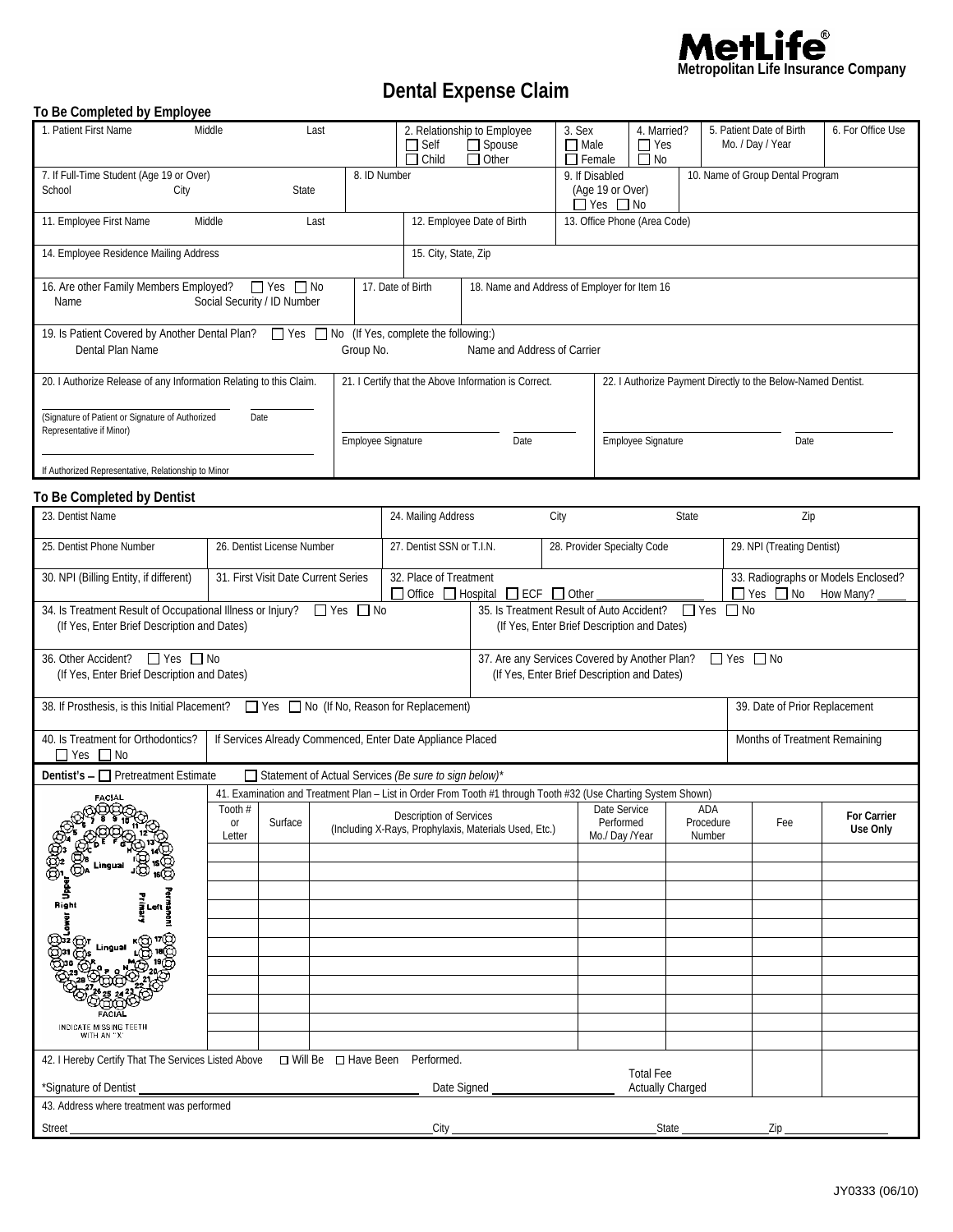# **FRAUD WARNINGS**

Before signing this claim form, please read the warning for the state where you reside and for the state where the insurance policy under which you are claiming a benefit was issued.

**Alaska**: A person who knowingly and with intent to injure, defraud, or deceive an insurance company files a claim containing false, incomplete or misleading information may be prosecuted under state law.

**Arizona**: For your protection, Arizona law requires the following statement to appear on this form. Any person who knowingly presents a false or fraudulent claim for payment of a loss is subject to criminal and civil penalties.

**Arkansas, District of Columbia, Louisiana, Massachusetts, Minnesota, New Mexico, Ohio, Rhode Island and West Virginia**: Any person who knowingly presents a false or fraudulent claim for payment of a loss or benefit or knowingly presents false information in an application for insurance is guilty of a crime and may be subject to fines and confinement in prison.

**California**: For your protection, California law requires the following to appear on this form: Any person who knowingly presents a false or fraudulent claim for the payment of a loss is guilty of a crime and may be subject to fines and confinement in state prison.

**Colorado**: It is unlawful to knowingly provide false, incomplete or misleading facts or information to an insurance company for the purpose of defrauding or attempting to defraud the company. Penalties may include imprisonment, fines, denial of insurance and civil damages. Any insurance company or agent of an insurance company who knowingly provides false, incomplete, or misleading facts or information to a policyholder or claimant for the purpose of defrauding or attempting to defraud the policyholder or claimant with regard to a settlement or award payable from insurance proceeds shall be reported to the Colorado Division of Insurance within the Department of Regulatory Agencies.

**Delaware, Idaho, Indiana and Oklahoma**: WARNING: Any person who knowingly, and with intent to injure, defraud or deceive any insurer, makes any claim for the proceeds of an insurance policy containing any false, incomplete or misleading information is guilty of a felony.

**Florida**: A person who knowingly and with intent to injure, defraud or deceive any insurance company files a statement of claim or an application containing false, incomplete or misleading information is guilty of a felony of the third degree.

**Kentucky**: Any person who knowingly and with intent to defraud any insurance company or other person files a statement of claim containing any materially false information or conceals, for the purpose of misleading, information concerning any fact material thereto commits a fraudulent insurance act, which is a crime.

**Maine, Tennessee, Virginia and Washington**: It is a crime to knowingly provide false, incomplete or misleading information to an insurance company for the purposes of defrauding the company. Penalties may include imprisonment, fines or a denial of insurance benefits.

**Maryland**: Any person who knowingly and willfully presents a false or fraudulent claim for payment of a loss or benefit or who knowingly and willfully presents false information in an application for insurance is guilty of a crime and may be subject to fines and confinement in prison.

**New Hampshire**: Any person who, with a purpose to injure, defraud or deceive any insurance company, files a statement of claim containing false, incomplete or misleading information is subject to prosecution and punishment for insurance fraud as provided in R.S.A. 638.20.

**New Jersey**: Any person who knowingly files a statement of claim containing any false or misleading information is subject to criminal and civil penalties.

**New York**: Any person who knowingly and with intent to defraud any insurance company or other person files an application for insurance or statement of claim containing any materially false information, or conceals for the purpose of misleading, information concerning any fact material thereto, commits a fraudulent insurance act, which is a crime, and shall also be subject to civil penalty not to exceed five thousand dollars and the stated value of the claim for each violation.

**Oregon and Vermont**: Any person who knowingly presents a false statement of claim for insurance may be guilty of a criminal offense and subject to penalties under state law.

**Puerto Rico**: Any person who knowingly and with the intention to defraud includes false information in an application for insurance or files, assists or abets in the filing of a fraudulent claim to obtain payment of a loss or other benefit, or files more than one claim for the same loss or damage, commits a felony and if found guilty shall be punished for each violation with a fine of no less than five thousand dollars (\$5,000), not to exceed ten thousand dollars (\$10,000); or imprisoned for a fixed term of three (3) years, or both. If aggravating circumstances exist, the fixed jail term may be increased to a maximum of five (5) years; and if mitigating circumstances are present, the jail term may be reduced to a minimum of two (2) years.

**Texas**: Any person who knowingly presents a false or fraudulent claim for the payment of a loss is guilty of a crime and may be subject to fines and confinement in state prison.

**Pennsylvania and all other states**:Any person who knowingly and with intent to defraud any insurance company or other person files an application for insurance or statement of claim containing any materially false information, or conceals for the purpose of misleading, information concerning any fact material thereto commits a fraudulent insurance act, which is a crime and subjects such person to criminal and civil penalties.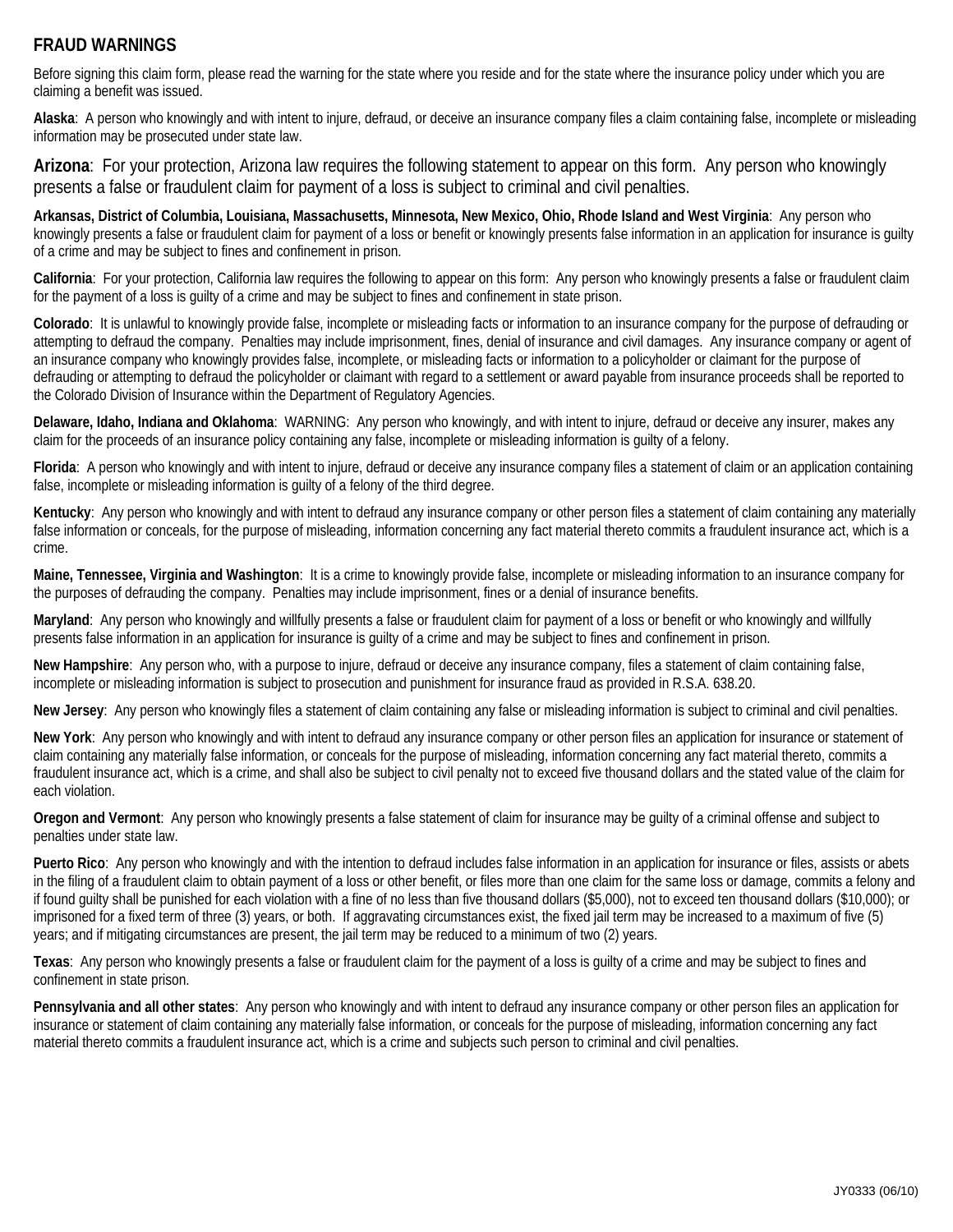#### **CLAIM SUBMISSION INFORMATION**

#### **Please Review These Instructions Before Submitting Claim**

#### **Information for Employee**

- 1. Complete your section of the claim form (items 1 through 21) in full to assure positive identification and prompt payment. Please print or type. **Note:** Item 8 (ID Number) **must be completed** for the claim to be processed.
- 2. **Patient Consent.** By signing item 20, the **patient** (or parent or other authorized representative) consents to the use and disclosure of information relating to the services provided by the dentist or health care professional for the purpose of treatment, payment or health care operation, including submission of a claim for dental benefits to a provider or administrator of dental benefit plans. This consent will be valid for as long as the patient is entitled to coverage under a dental plan. You are entitled to a copy of this consent. This consent may be revoked in writing delivered to your dentist or health care professional, but such revocation will not affect any action taken in reliance on this consent prior to revocation. Upon receipt of revocation or refusal to sign a consent, your dentist or health care professional may decline to provide or continue treatment. If this consent is signed by the authorized representative of the patient, the relationship of the authorized representative must be provided in item 20.
- 3. You must sign the claim form in item 21.
- 4. You can arrange for MetLife to make payment directly to the dentist by completing item 22. If you wish benefits to be paid directly to yourself, do not complete item 22. In either case, a statement of benefits paid will be sent to you.
- 5. If total charges for the planned course of treatment are expected to be \$300 or more, the form should be completed and submitted to MetLife **prior to the commencement of the course of treatment** for a pretreatment estimate of benefits. MetLife will notify you of your benefits payable.

(If you wish, a pretreatment estimate may be requested for anticipated dental expenses of less than \$300.)

6. If total charges for the planned course of treatment will be less than \$300, the claim form should be completed when treatment is completed and mailed to the address shown below.

**Dental Coverage is subject to specific limitations and exclusions. Please refer to your booklet for a description of covered services, schedule of benefits payable, limitations and exclusions.** 

#### **Information for Attending Dentist**

- 1. Benefits are payable in accordance with four Classes of Services. It is, therefore, important that a separate fee is indicated for each item of service performed.
- 2. If total charges for a course of treatment are expected to be \$300 or more, check the box noted "Pretreatment Estimate" and complete items 23 through 42. The completed claim form should be sent to the address shown below **prior to the commencement of the course of treatment.** MetLife will review the claim (and any supplementary information required) and notify your patient of the benefits payable.
- 3. If the address where treatment was performed is different from the mailing address in item 24, complete item 43.
- 4. Generally, we do *not* request x-rays where standard filling materials are used. Pre-operative x-rays are requested *only* in connection with prosthetics, fixed bridgework, or cast restorations. Occasionally, we may request x-rays that relate to other dental services.

In an effort to reduce your costs and inconvenience, we request your cooperation in submitting x-rays *only* in the above-mentioned circumstances or when specifically requested. This will also enable us to expedite the processing of a pretreatment estimate.

5. If authorized by the employee, benefit payments will be made directly to you.

### **Detach and mail the completed Dental Expense Claim Form to:**

 **P.O. Box 981282 El Paso, TX 79998-1282** 

MetLife Dental Claims **Dentists: 1-877-638-3379** 

**If you are submitting a claim, please complete and detach the first page only and mail it to the above address. If you are requesting the form be translated into Spanish or Chinese, please visit our website, www.metlife.com, and download the applicable claim form from our Dental Insurance Center. Or you may mail the entire four (4) pages of this form to the address on page 4.**